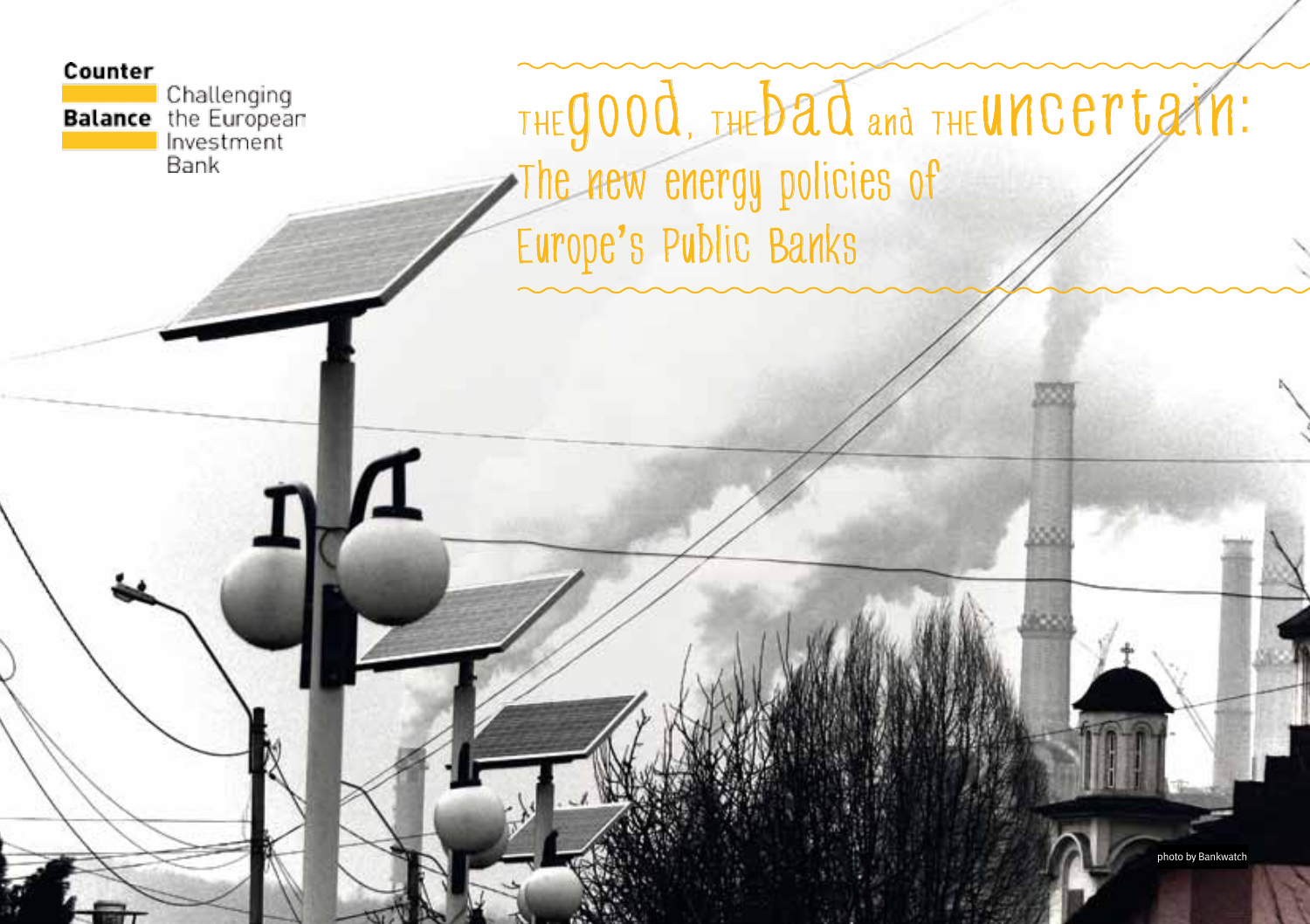#### **Investment climate changing control control control control control control control control control control co** LITE WILHUTED<br>Beegde Mitboiaut rive Minules<br>BEFORE MIDNIGH Five minu tes t<br>B l<br>E t

The climate change threat intensified in 2013 with the latest United Nations climate report issuing yet more stark warnings of the inevitability of a 2°C rise in global temperatures by the end of the century. Reflecting on the urgent govern mental and financial action required, the report's authors warned **we are now at "five minutes before midnight".** 

The year also saw almost simultaneous reviews to the energy lending policies of several international public development banks – the World Bank, the European Investment Bank (EIB) and the European Bank for Reconstruction and Develop ment (EBRD), three institutions that since 1994 have collectively provided 37.5 billion dollars in financing to the coal in dustry, along with additional multi-billion dollar support to the oil and gas sectors.

This fact sheet provides an overview of the 'Good', the 'Bad' and the 'Uncertain' energy policy developments that emerged jor public banks – the EIB and the EBRD.

**"I am particularly keen to see … the EIB, the EBRD, and the World Bank … take a lead role in eliminating public support for fossil fuels. TOF TOSSIT TUELS.**<br>
Connie Hedegaard,<br>
European Commissioner<br>
for Climate Action

for Climate Action. April 2013.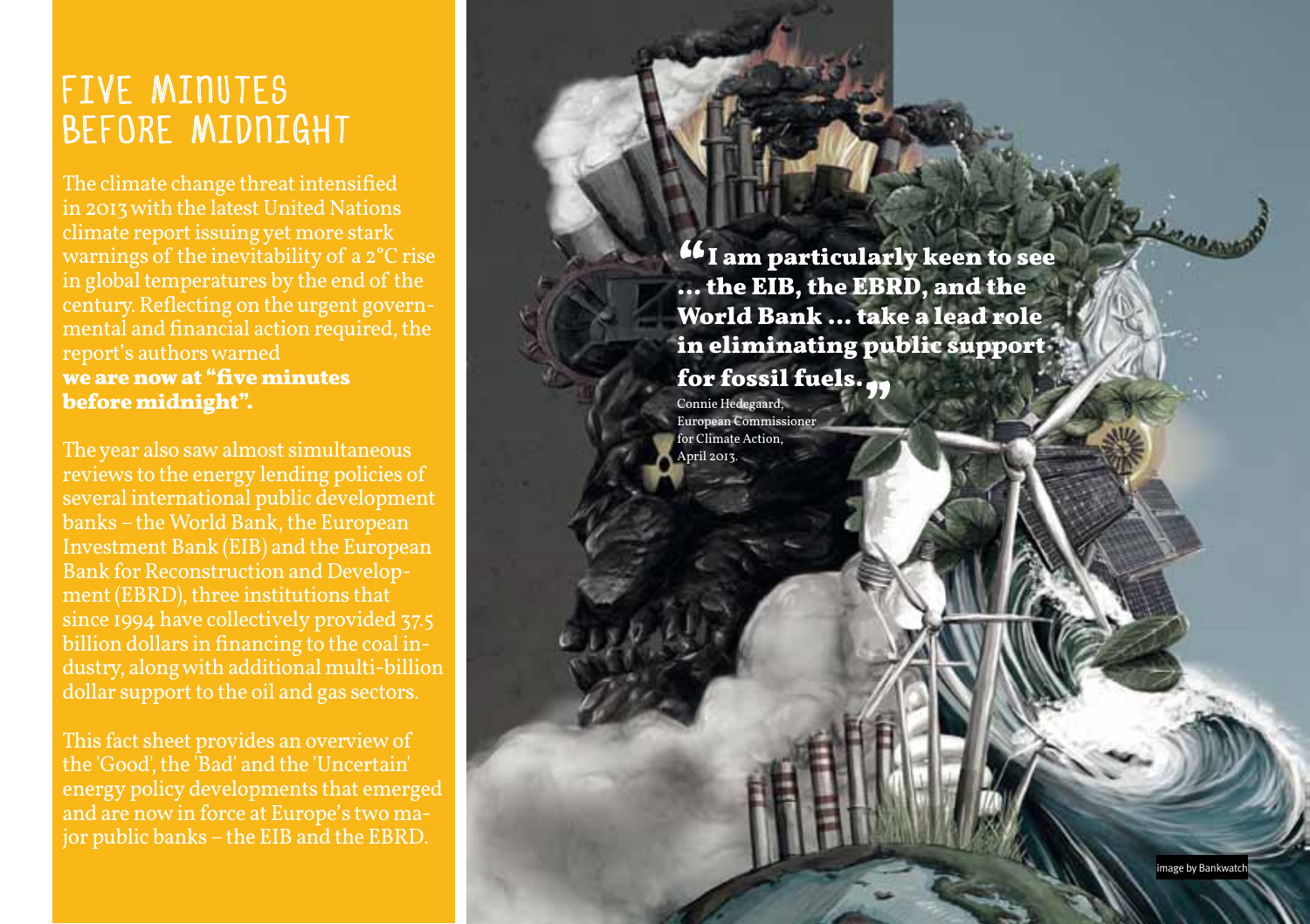#### investment climate changing – background to the EIB and EBRD energy reviews

The reviews of the EIB and EBRD's respective energy policies, documents that will guide the banks' multi-billion euro energy lending over the next four to six years (a crucial period if we are to start to properly address the climate challenge), took place amidst mounting concern over the continuing gap between dirty and clean energy financing. Also influencing the policy debate, however, were some significant global investment announcements signalling that support for fossil fuels is starting – finally – to wane.

According to the International Energy Agency, fossil fuel subsidies rose by almost 30%, to \$523 billion, in 2011. At the same time, the UN Environment Program warned that global investment in renewable energy totalled only \$257 billion in 2011. Echoing this general pattern, while the EIB and the EBRD have both been increasing their renewable energy and energy efficiency investments

in recent years, these strides forward have been undermined by deep, consistent support within their energy portfolios for oil, gas and coal sector projects.

This international public bank support for climate killing fossil fuels ensures that such projects receive a clean bill of financial health – private investment can, and very often does, follow the lead of the public banks, in fact usually providing substantially more project finance. The stimulus, therefore, that public banks provide has to be stamped out when we consider that climate change projections insist on a 50-70% cut in global emissions by 2050, as well as leaving 80% of declared fossil fuel reserves in the ground.

Change, though, was in the air in 2013, centering most notably on a growing number of global commitments to cease public financial support for coal-fired power plants. Ahead of the finalisation of the EIB and EBRD policy reviews, various 'coal breakthroughs' took place. US president Obama announced an end to US taxpayer support for overseas coal plants, a commitment shared by five Nordic countries and – later in the year – by the UK. Welcome moves in themselves, and signalling new found governmental commitment to real climate action, the announcements pointed also to a real moment of opportunity vis-avis the energy lending of the public banks, as these same countries have shareholding and voting power within the EIB and the EBRD.

And, too, in the World Bank, where the US wields major influence. After many years of expectation, the World Bank duly announced in July 2013 that it would be restricting funding for new coal plants in developing countries (except "in rare circumstances"). The scene was set for the EIB and the EBRD to follow suit, and perhaps do better.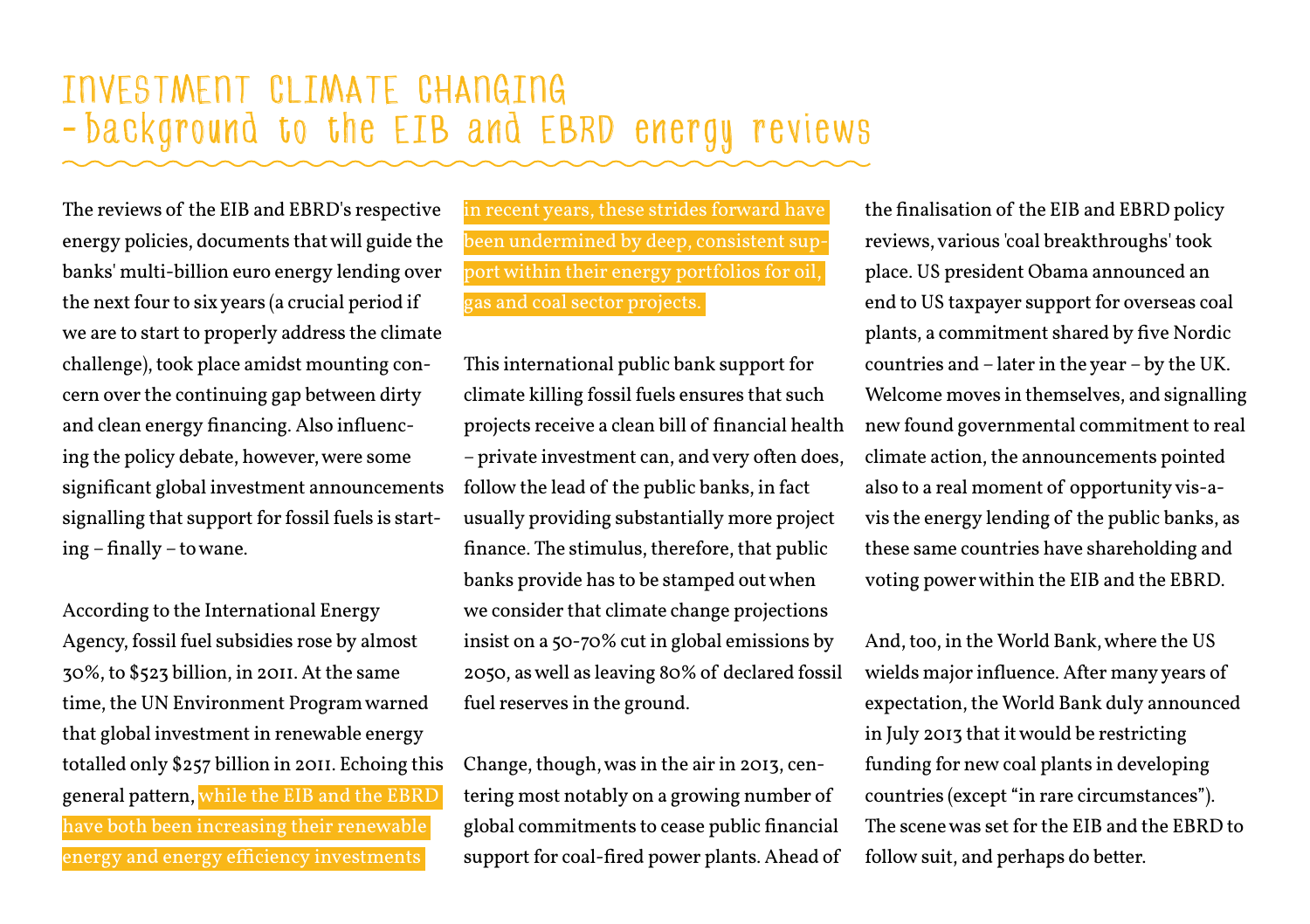# the GOOD

In their finally approved energy policies, both the EIB and the EBRD committed to restrict future financing of coal-fired power plants, but in different ways that see the EIB forging a more progressive, accountable and climatefriendly path.

While it will still be possible under the **new EIB energy policy** for a proposed fossil fuel power plant project on a small island with no feasible mainland energy connection to be financed by the EIB, the overwhelming EIB trend in terms of power generation is positive: the new EIB energy policy practically eliminates financing to the most carbon intensive power generation projects.

Key to this step forward by the EIB is a new 'carbon intensity' metric – the Emissions Performance Standard (EPS) will be applied to fossil fuel generation projects and will rule out EIB investments when carbon emissions

exceed 550g of CO2 per kWh. This means in practice that most coal power plants can no longer be financially supported by the EIB, unless they co-fire at least 25 percent biomass or are high efficient co-generation installations. This 550g/kWh limit laid down in the EPS means effectively that the EIB will only be able to finance natural gas fired plants, and there is the prospect of this standard being strengthened in 2014 when the EU may drop the limit to 350g/kWh to reflect best in class gas plants.

The EBRD's new energy policy also sees it restricting coal finance, with a commitment not to finance any new coal-fired power plants "except in rare circumstances, where there are no economically feasible alternative energy sources." No EPS has been introduced by the EBRD, and a short list of criteria will decide whether the bank extends funding support at both new and existing coal plants,

including: is the plant the least carbon-intensive of realistically available options?

Both banks' new approaches to coal plants would – on paper – rule out their involvement in controversial projects such as the Šoštanj lignite power plant in Slovenia (both recently invested over 600 million euros in Šoštanj), and a forthcoming investment decision for a major lignite power plant in Kosovo will be an important indicator of the robustness and ambition of the EBRD's new approach to coal.

The new EIB policy also puts an expanded

emphasis on energy efficiency. Where previously EIB funding for energy saving schemes was aimed at technical assistance on smaller projects, new energy lending criteria will allow the EIB to start extending loans directly to bigger regional and national efficiency initiatives.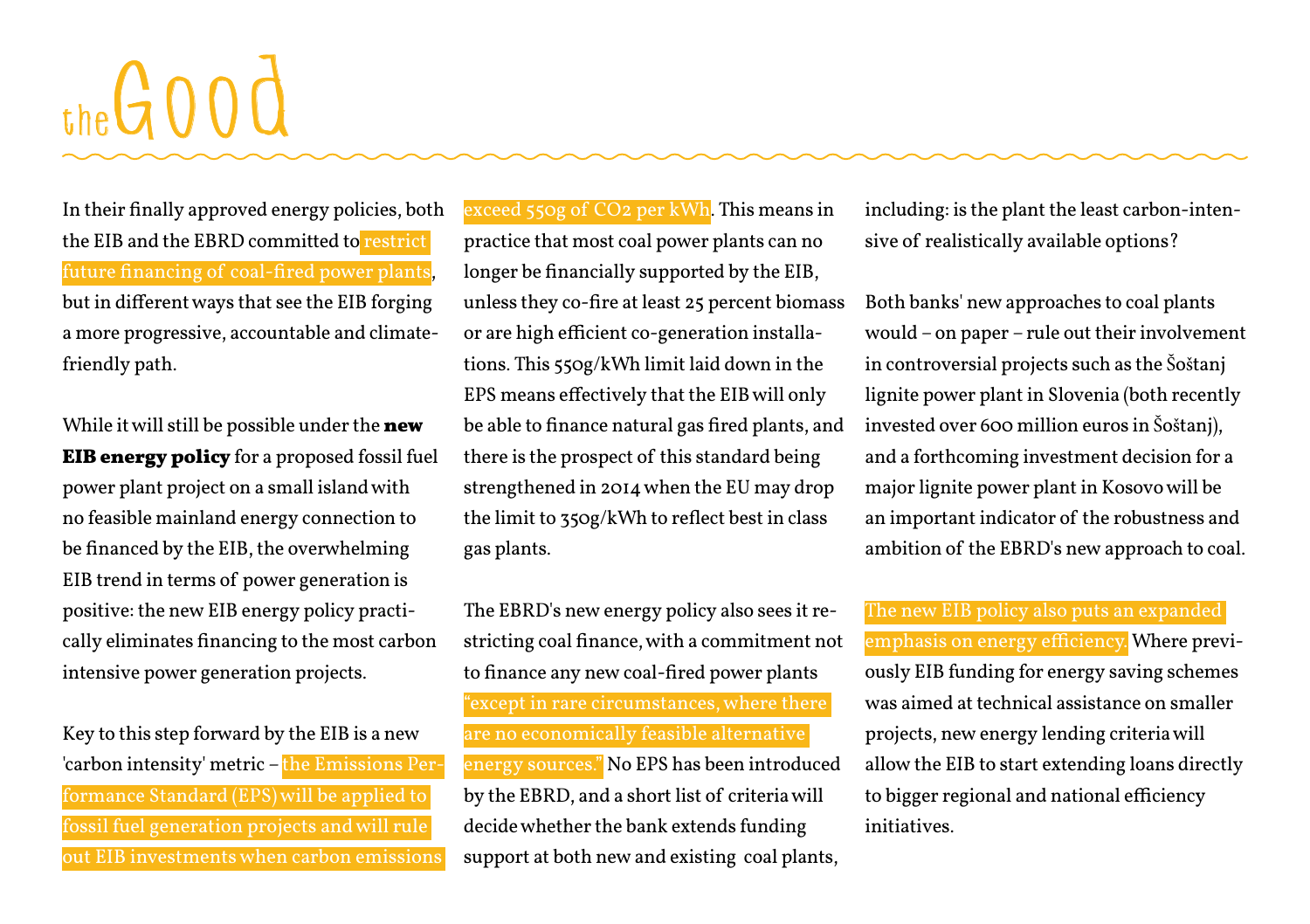### theBad

 Significant progress on coal lending by the EIB and the EBRD in their new energy policies should not disguise the fact that both remain committed to providing support to the fossil fuel industries. The policies may be presented with buzz terms such as 'supporting low carbon transition' very much to the fore but, for example, financing for major oil and gas pipelines and associated infrastructure is set to continue in Europe and beyond. A range of operational details in the EBRD policy suggest how wedded to fossil fuels the bank will continue to be – under a positive sounding section entitled 'Rethinking energy systems', the practice of enhanced oil recovery (ie, pumping water or CO2 into

wells to get more oil out of them) and other 'best practices in the hydrocarbon sector' remain on the EBRD's lending radar. Hydropower projects involving dams of all sizes, including 'large' dams over 10 megawatts, will continue to be supported by both the EIB and the EBRD. Not only do large dams, including those financed by the two banks in recent years, have major negative environmental and social impacts, but the banks will also continue to categorise such projects as renewable energy investments. This is a highly problematic definition of renewable energy due to the high levels of greenhouse gases (notably methane and nitrous oxide) emitted by large dam reservoirs.



From the third international fact-finding mission to the BTC pipeline. The purpose<br>of the mission was to investigate areas of environmental and social concern in<br>relation to the pipeline crossing Azerbaijan, Georgia, and T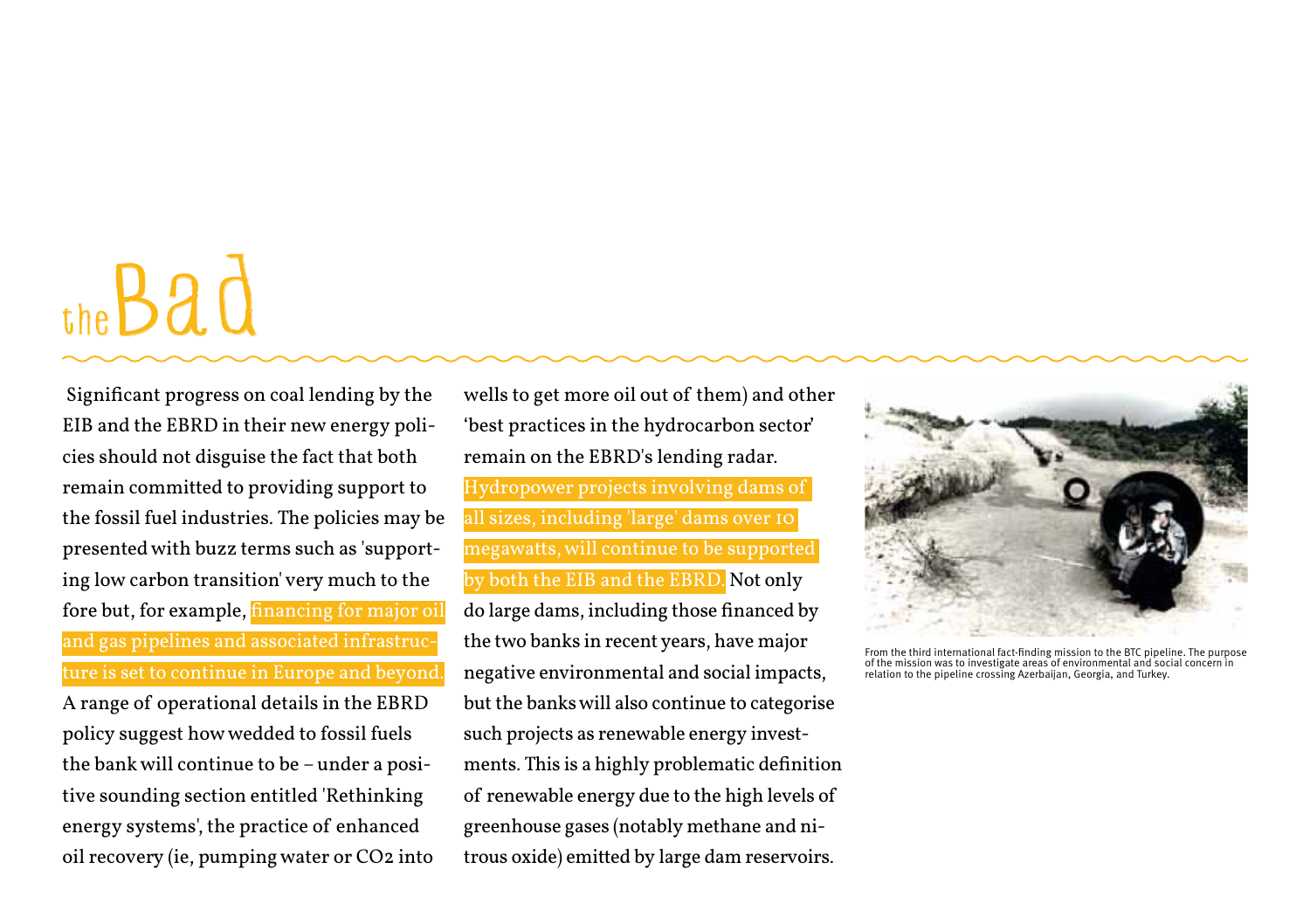

A map from the Climate Policy Initiative shows that central and eastern Europe, Central Asia and the Southern Mediterranean receive the smallest share of global climate finance at only about 5 percent in total. These are the EBRD's specific focus regions and the EIB is also active in them – the climate finance challenge is huge. *Source: http://www.climatefinancelandscape.org/map/*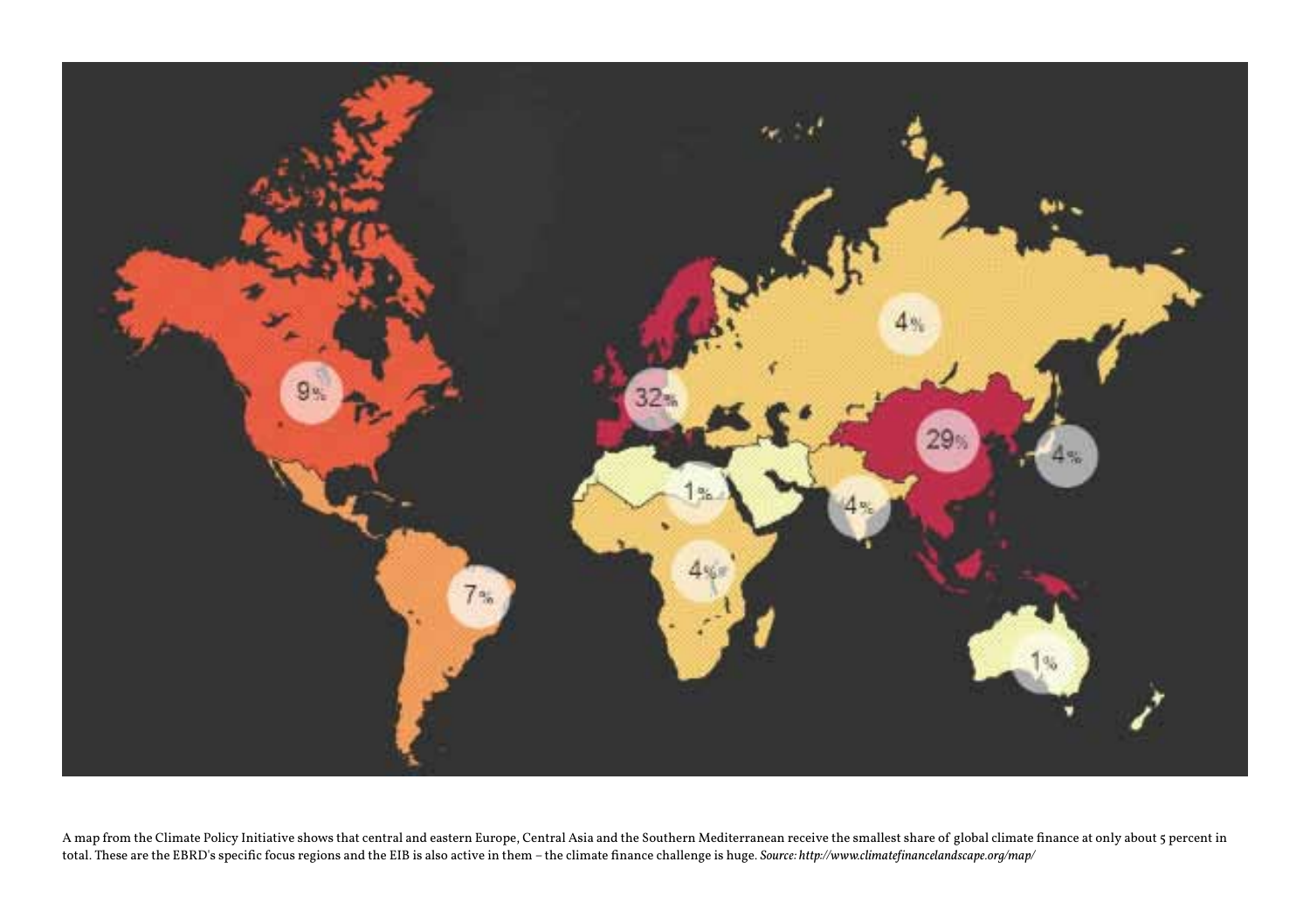### the Uncertain

Both the EIB and the EBRD have refused to rule out future funding support for **shale gas projects** in spite of major question marks over the financial viability of shale gas development and a wide range of potentially calamitous impacts for communities and the environment linked to shale gas extraction.

A number of national level bans on shale gas development currently exist across Europe, but governments in countries such as Poland, Romania, the UK and Ukraine appear convinced by this unconventional fuel. Involvement by the banks in a further fossil fuel sector would be yet another brake on their clean energy ambitions and also be highly controversial given the strong public concerns about shale gas already being

witnessed across Europe.

Both banks will continue to finance projects in the **nuclear sector**. In theory the EIB would consider funding for almost any nuclear industry project, provided they meet certain standards and have been approved by the Euratom agency. However, the bank has refrained to do so in recent years. The EBRD remains committed to not provide finance for new nuclear power plants, but will continue to consider funding for safety improvements at operating plants as well as for radioactive waste management and the decommissioning of nuclear facilities. This approach has been criticised by campaigners who say that via such lending the EBRD does in fact provide vital funding for the industry that has lead to new reactors being built or old ones being extended beyond their intended lifetime

#### Further reading

∆ Comprehensive overview of the EIB energy policy review, including the new policy and stakeholder comments www.eib.org/about/partners/cso/ consultations/item/public-consultation-oneibs-energy-lending-policy.htm

∆ Counter Balance's comments and concerns about EIB energy lending, submitted during the policy review in 2013 http://www.eib.org/attachments/ consultations/elp\_comments\_counter\_ balance 20130624 en.pdf

The new EBRD energy strategy http://www.ebrd.com/downloads/policies/ sector/energy-sector-strategy.pdf

Sounding out the EBRD's energy strategy: little ambition besides scrapping coal – Bankwatch

http://bankwatch.org/news-media/blog/ sounding-out-ebrds-energy-strategy-littleambition-besides-scrapping-coal